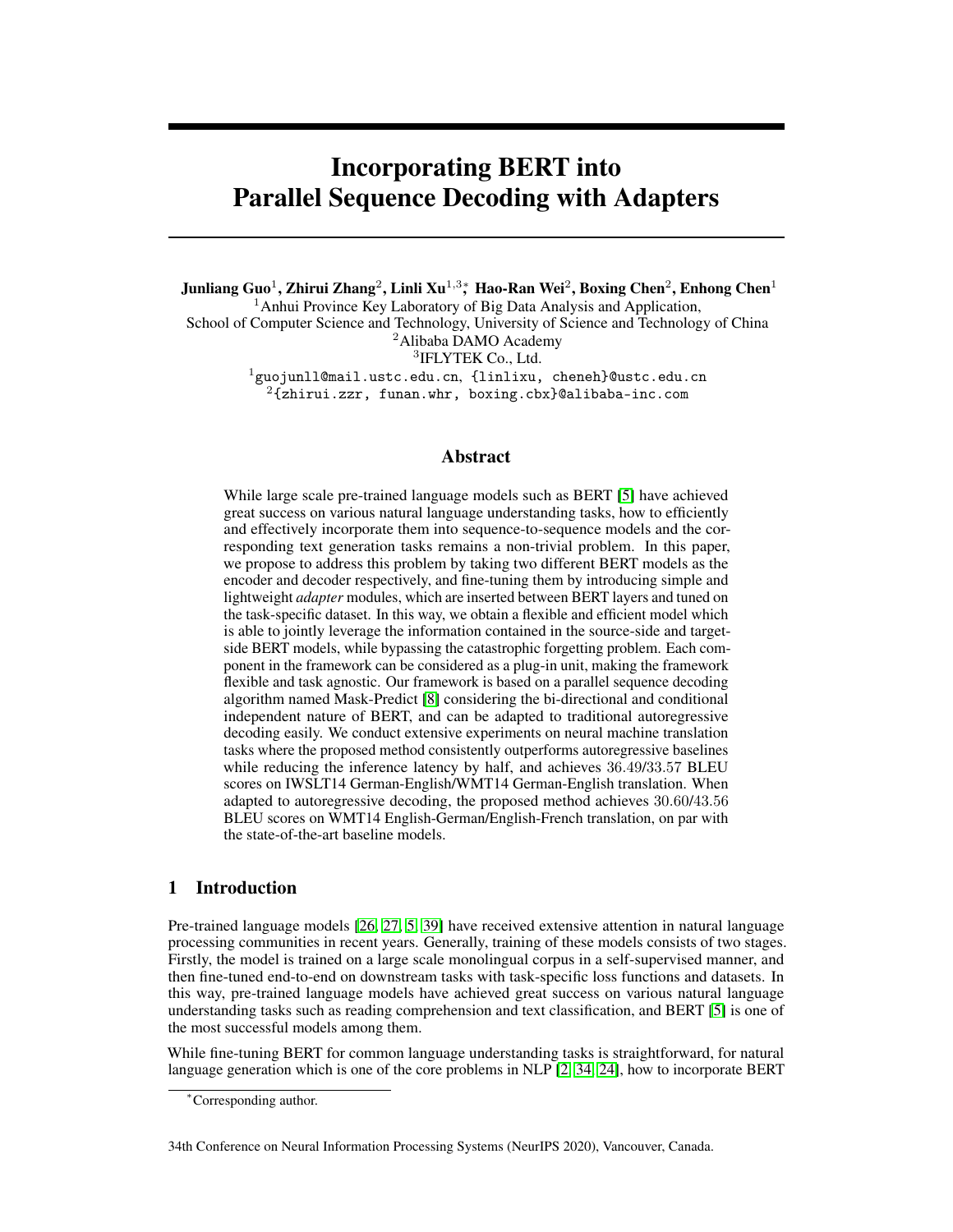remains substantially challenging. We conclude the main challenges as three-fold considering that the sequence-to-sequence framework [\[33\]](#page-11-2) is the backbone model of generation tasks. On the encoder side, as studied in [\[41\]](#page-11-3), simply initializing the encoder with a pre-trained BERT will actually hurt the performance. One possible explanation could be that training on a complex task with rich resources (e.g., machine translation) leads to the catastrophic forgetting problem [\[23\]](#page-10-3) of the pre-trained model. On the decoder side, which can be treated as a conditional language model, it is naturally non-trivial to marry unconditional pre-training with conditional fine-tuning. And the bidirectional nature of BERT also prevents it from being directly applied to common autoregressive text generation. In addition, fine-tuning the full model is parameter inefficient considering the enormous scale of recent pre-trained language models [\[28\]](#page-10-4) while being unstable and fragile on small datasets [\[20\]](#page-10-5).

To tackle these challenges, in this paper, we propose a new paradigm of incorporating BERT into text generation tasks under the sequence-to-sequence framework. Specifically, we construct our framework based on the following steps. We first choose two pre-trained BERT models from the source/target side respectively, and consider them as the encoder/decoder. For example, on the WMT14 English-German machine translation task, we take bert-base-cased as the encoder and bert-base-german-cased as the decoder. Then, we introduce lightweight neural network components named *adapter* layers and insert them into each BERT layer to achieve the adaptation to new tasks. While fine-tuning on task specific datasets, we freeze the parameters of BERT layers and only tune the adapter layers. We design different architectures for adapters. Specifically, we stack two feed-forward networks as the encoder adapter, mainly inspired from [\[3\]](#page-9-3); and an encoder-decoder attention module is considered as the decoder adapter. Considering that BERT utilizes bi-directional context information and ignores conditional dependency between tokens, we build our framework on a parallel sequence decoding algorithm named Mask-Predict [\[8\]](#page-9-1) to make the most of BERT and keep the consistency between training and inference.

In this way, the proposed framework achieves the following benefits. 1) By introducing the adapter modules, we decouple the parameters of the pre-trained language model and task-specific adapters, therefore bypassing the catastrophic forgetting problem. And the conditional information can be learned through the cross-attention based adapter on the decoder side; 2) Our model is parameter efficient and robust while tuning as a benefit from the lightweight nature of adapter modules. In addition, thanks to parallel decoding, the proposed framework achieves better performance than autoregressive baselines while doubling the decoding speed; 3) Each component in the framework can be considered as a plug-in unit, making the framework very flexible and task agnostic. For example, our framework can be adapted to autoregressive decoding straightforwardly by only incorporating the source-side BERT encoder and adapters while keeping the original Transformer decoder.

We evaluate our framework on various neural machine translation tasks, and the proposed framework achieves 36.49/33.57 BLEU scores on the IWSLT14 German-English/WMT14 German-English translation tasks, achieving 3.5/0.88 improvements over traditional autoregressive baselines with half of the inference latency. When adapting to autoregressive decoding, we achieve  $30.60/43.56$ BLEU scores on the WMT14 English-German/English-French translation tasks, on par with the state-of-the-art baseline models.

## 2 Background

Pre-Trained Language Models Pre-trained language models aim at learning powerful and contextual language representations from a large text corpus by self-supervised learning [\[26,](#page-10-0) [5,](#page-9-0) [27,](#page-10-1) [28,](#page-10-4) [39,](#page-11-0) [6,](#page-9-4) [22\]](#page-10-6), and they have remarkably boosted the performance of standard natural language understanding tasks such as the GLUE benchmark [\[35\]](#page-11-4). BERT [\[5\]](#page-9-0) is one of the most popular pre-training approaches, whose pre-training objective consists of masked language modeling (MLM) and next sentence prediction. The idea of MLM has been applied widely to other tasks such as neural machine translation [\[8\]](#page-9-1). Given an input sentence  $x = (x_1, x_2, ..., x_n)$ , MLM first randomly chooses a fraction (usually 15%) of tokens in x and substitutes them by a special symbol [MASK], then predicts the masked tokens by the residual ones. Denote  $x^m$  as the masked tokens and  $x^r$  as the residual tokens, the objective function of MLM can be written as:

$$
L_{\text{MLM}}(x^m | x^r; \theta_{\text{enc}}) = -\sum_{t=1}^{|x^m|} \log P(x_t^m | x^r; \theta_{\text{enc}}), \tag{1}
$$

where  $|x^m|$  indicates the number of masked tokens.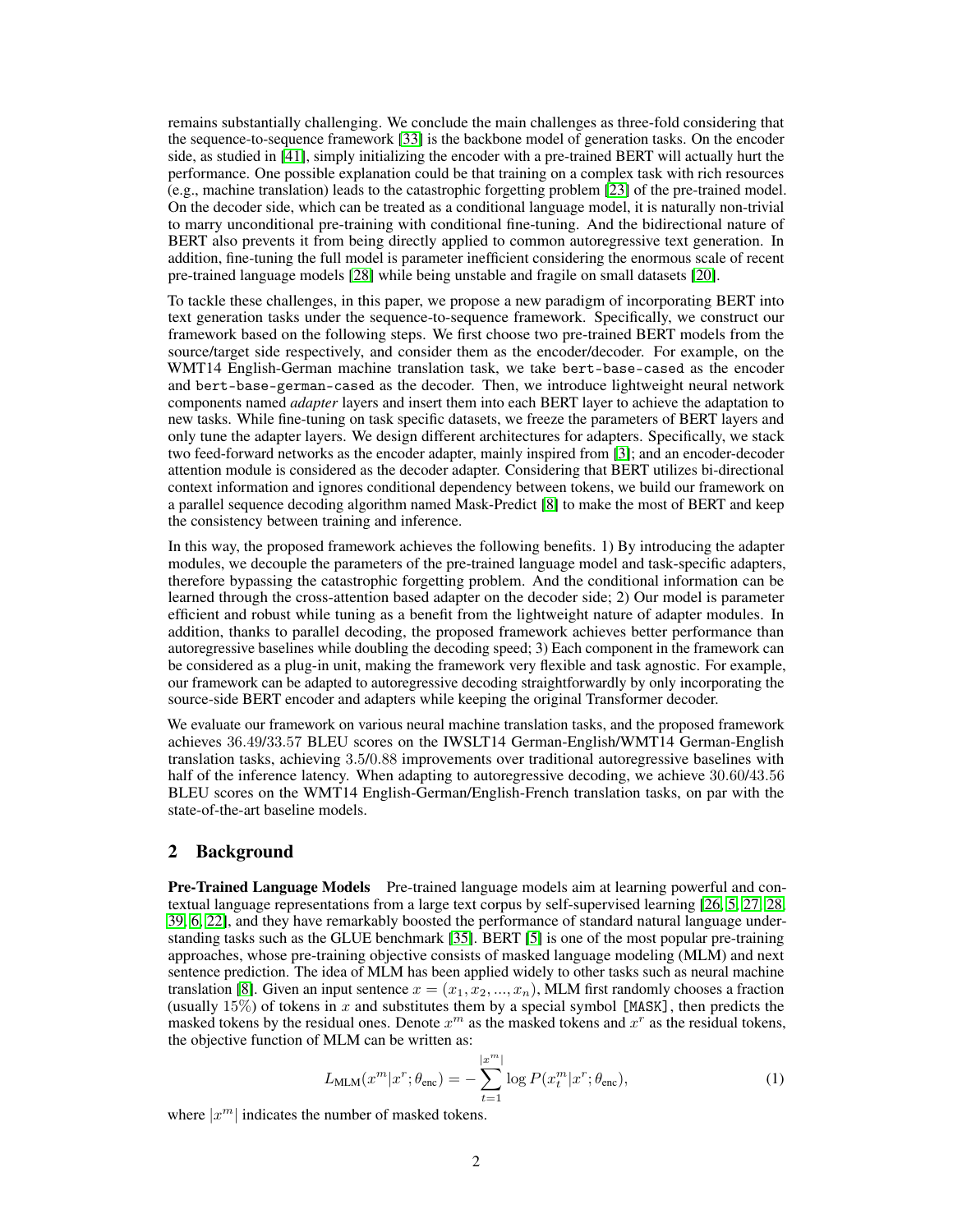Among the alternative pre-training methods, UniLM [\[6\]](#page-9-4) extends BERT with unidirectional and sequence-to-sequence predicting objectives, making it possible to fine-tune the pre-trained model for text generation tasks. XLM [\[19\]](#page-10-7) achieves cross-lingual pre-training on supervised parallel datasets with a similar objective function as MLM. MASS [\[30\]](#page-11-5) proposes a sequence-to-sequence monolingual pre-training framework where the encoder takes the residual tokens  $x^r$  as input and the decoder predicts the masked tokens  $x^m$  autoregressively. BART [\[21\]](#page-10-8) adopts a similar framework and trains the model as a denoising autoencoder. Although achieving impressive results on various text generation tasks, these models are equipped with large-scale training corpora, therefore are time and resource consuming to train from scratch. In this paper, we focus on leveraging public pre-trained BERT models to deal with text generation tasks.

Incorporating Pre-Trained Models There exist several recent works trying to incorporate BERT into text generation, which are mainly focused on leveraging the feature representation of BERT. Knowledge distillation [\[15,](#page-10-9) [18\]](#page-10-10) is applied in [\[37,](#page-11-6) [38,](#page-11-7) [4\]](#page-9-5) to transfer the knowledge from BERT to either the encoder [\[38\]](#page-11-7) or decoder side [\[37,](#page-11-6) [4\]](#page-9-5). Zhu et al. [\[41\]](#page-11-3) introduces extra attention based modules to fuse the BERT representation with the encoder representation. Most of these methods only incorporate BERT on either the source side or the target side. Our framework, on the other hand, is able to utilize the information of BERT from both sides.

Fine-Tuning with Adapters Adapters are usually light-weight neural networks added into internal layers of pre-trained models to achieve the adaptation to downstream tasks, and have been successfully applied to fine-tune vision models [\[29\]](#page-11-8), language models [\[16,](#page-10-11) [36\]](#page-11-9) and multilingual machine translation models [\[3,](#page-9-3) [17\]](#page-10-12). Different from these works, we explore combining two pre-trained models from different domains into a sequence-to-sequence framework with the help of adapters.

**Parallel Decoding** Parallel sequence decoding hugely reduces the inference latency by neglecting the conditional dependency between output tokens, based on novel decoding algorithms including nonautoregressive decoding [\[9,](#page-9-6) [11,](#page-9-7) [32,](#page-11-10) [12\]](#page-10-13), insertion-based decoding [\[31,](#page-11-11) [10\]](#page-9-8) and Mask-Predict [\[8,](#page-9-1) [13\]](#page-10-14). In Mask-Predict, the framework is trained as a conditional masked language model as:

<span id="page-2-0"></span>
$$
L_{\text{CMLM}}(y^m | y^r, x; \theta_{\text{enc}}, \theta_{\text{dec}}) = -\sum_{t=1}^{|y^m|} \log P(y_t^m | y^r, x; \theta_{\text{enc}}, \theta_{\text{dec}}),\tag{2}
$$

where  $(x, y)$  is a sample of parallel training pairs from the dataset,  $y<sup>m</sup>$  and  $y<sup>r</sup>$  are the masked/residual target tokens,  $\theta_{\text{enc}}$  and  $\theta_{\text{dec}}$  are the parameters of the encoder and decoder respectively. During inference, the model iteratively generates the target sequence in a mask-and-predict manner, which fits well with the bi-directional and conditional independent nature of BERT. Inspired by that, we conduct training and inference of our model in a similar way, which is introduced in Section [3.3.](#page-4-0)

#### 3 Framework

In this section we introduce the proposed framework of fine-tuning BERT with adapters, termed as Adapter-Bert Networks (AB-Net) and illustrated in Figure [1.](#page-3-0) We start with the problem definition.

**Problem Definition** Given two pre-trained BERT models XBERT and YBERT on the source side and the target side respectively, we aim at fine-tuning them in a sequence-to-sequence framework by introducing adapter modules, on a parallel training dataset  $(\mathcal{X}, \mathcal{Y})$  which consists of pairs of source and target sequences  $(x, y) \in (X, Y)$ . The loss function of our framework is defined in a similar way as the conditional MLM loss introduced in Equation [\(2\)](#page-2-0):

<span id="page-2-1"></span>
$$
L(y^m|y^r, x; \theta_{\text{AENC}}, \theta_{\text{ADEC}}) = -\sum_{t=1}^{|y^m|} \log P(y_t^m|y^r, x; \theta_{\text{AENC}}, \theta_{\text{ADEC}}),\tag{3}
$$

where  $\theta_{\text{ABNC}}$  and  $\theta_{\text{ADEC}}$  indicate the parameters of encoder adapters and decoder adapters respectively.

#### 3.1 Adapter-Bert Networks

The architecture of BERT [\[5\]](#page-9-0) is akin to a Transformer encoder [\[34\]](#page-11-1), which is constructed by selfattention, feed-forward layers, layer normalization [\[1\]](#page-9-9) and residual connections [\[14\]](#page-10-15). We denote a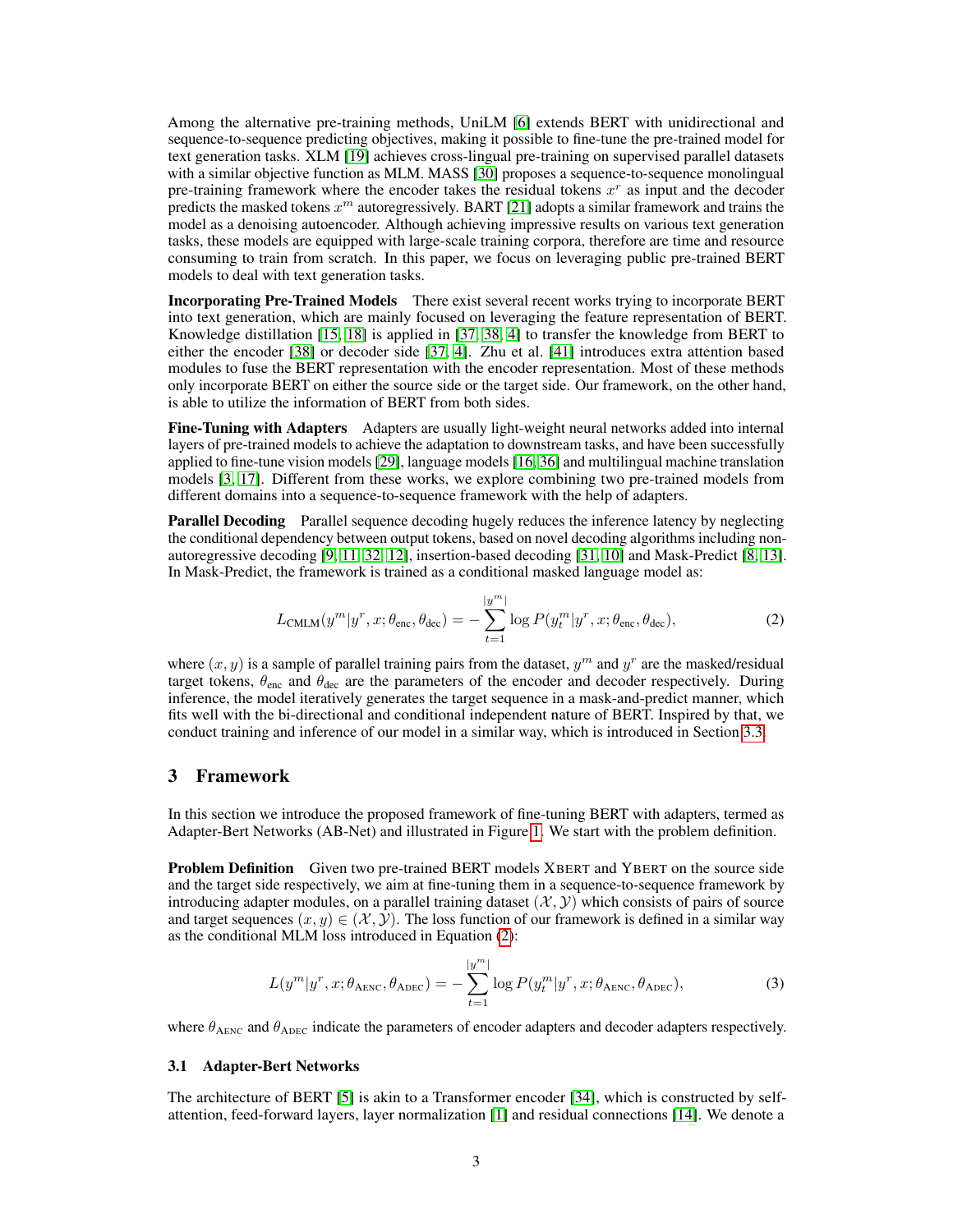<span id="page-3-0"></span>

Figure 1: An illustration of the proposed framework. Blue blocks constitute the pre-trained BERT models which are frozen during fine-tuning, and orange blocks represent the adapter components which are inserted into each BERT layer and trained during fine-tuning.  $x$  and  $y^r$  represent the source sequence and the residual target sequence in Equation  $(3)$  respectively. M and N indicate the number of layers of the encoder and decoder. For simplicity, we omit some architecture details such as layer normalization and residual connections.

BERT layer block as  $XBERT(\cdot)$  or  $YBERT(\cdot)$ . Please refer to [A](#page--1-0)ppendix A for more details about the model architectures.

To fine-tune BERT for natural language generation, we introduce adapter layers and insert them into each BERT layer. On the encoder side, we follow [\[3\]](#page-9-3) and simply construct the adapter layer with layer normalization as well as two feed-forward networks with non-linearity between them:

$$
Z = W_1 \cdot (LN(H)), \quad H_{ABNC} = H + W_2 \cdot (ReLU(Z)), \tag{4}
$$

where  $H$  and  $H_{\text{AENC}}$  are the input and output hidden states of the adapter respectively, LN indicates layer normalization,  $W_1$  and  $W_2$  are the parameters of the feed-forward networks. The only hyperparameter brought by this module is the dimension  $d_{\text{Aenc}}$  of the internal hidden state  $Z$ , through which we can flexibly control the capacity and efficiency of adapter layers. Denoting the encoder adapter layer as  $AENC(\cdot)$ , for each encoder layer in the framework, the hidden state is computed as:

$$
H_{l+1}^{E} = \text{AENC}(\text{XBERT}(H_l^{E})),\tag{5}
$$

where  $H_l^E$  is the output hidden state of the *l*-th encoder layer. And we take the hidden state  $H^E$  of the last encoder layer as the representation of the source sequence.

As for the decoder, the introduced adapter modules should be able to model the conditional information from the source side. Therefore, we adopt the multi-head cross-attention computed over the encoder output and decoder input as the adapter. Denote the attention based adapter as ADEC(Q, K, V), then given the hidden output  $H_l^D$  of the l-th decoder layer, the hidden state of the  $(l + 1)$ -th layer is calculated as:

$$
H_{l+1}^D = \text{ADEC}(\text{YBERT}(H_l^D), H^E, H^E). \tag{6}
$$

By introducing and carefully designing the adapter modules on the encoder and decoder, our framework is able to utilize the pre-trained information from both sides as well as build the conditional dependency, making it possible to apply the model on conditional text generation tasks.

#### 3.2 Discussion

To the best of our knowledge, our framework is the first work that is able to jointly integrate pretrained models from both the encoder and decoder sides. Different from most previous works that plainly utilize BERT as a feature extractor [\[41,](#page-11-3) [38,](#page-11-7) [37\]](#page-11-6), we directly exploit BERT as the encoder and decoder to make the most of pre-trained models. Comparing with the related works that also utilize adapter modules while fine-tuning [\[16,](#page-10-11) [36,](#page-11-9) [3\]](#page-9-3), we do not constrain the architectures of adapters to be fixed, but adopt different architectures on the encoder and decoder sides. In addition, we can easily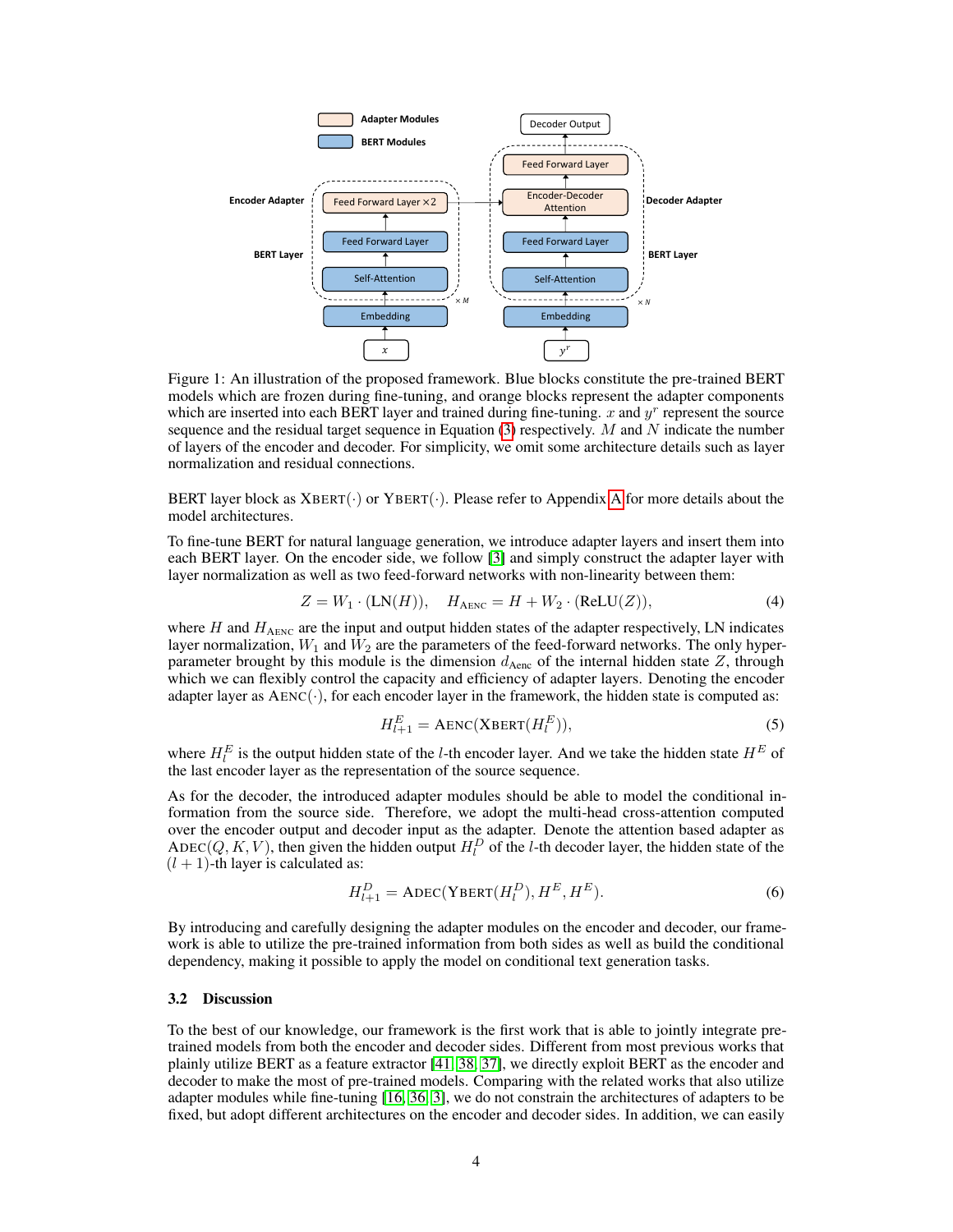extend the architectures of adapters to adjust to different downstream tasks. For example, while our framework is designed for parallel decoding, it is straightforward to transform it to traditional autoregressive decoding by extending the cross-attention based adapter to a traditional Transformer decoder. We show in Table [3a](#page-6-0) that our autoregressive variant is able to achieve strong performance.

Meanwhile, by integrating two large scale pre-trained models into a sequence-to-sequence framework, we have illustrated their benefits as well as drawbacks. The main limitation is the extra computation cost brought by the enormous pre-trained parameters. Fortunately, thanks to the lightweight and flexible adapter modules, the scale of parameters that require training in our framework is less than that of an autoregressive Transformer model. Besides, we have multiple ways to adjust the scale of adapters. For example, while training, instead of inserting adapter layers to all BERT layers, we can only insert them into the top layers to speed up training. We can also reduce the hidden dimensions of adapters to control the parameter scale with negligible degradation of performance. A thorough study is conducted regarding the flexibility of adapters in Section [4.4.](#page-7-0) It can be shown that, at the inference stage, even with two large pre-trained models introduced, our framework based on parallel decoding can still achieve faster decoding speed than traditional autoregressive baselines.

#### <span id="page-4-0"></span>3.3 Training and Inference

We mainly follow the training and inference paradigm used in [\[8\]](#page-9-1). To decode the target sequence in parallel, the model needs to predict the target length conditioned on the source sequence, i.e., modeling  $P(|y| |x)$ . We add a special [LENGTH] token to the encoder input, and take its encoder output as the representation, based on which the target length is predicted. The length prediction loss is added to the word prediction loss in Equation [\(3\)](#page-2-1) as the final loss of our framework. In Equation [\(3\)](#page-2-1), given a training pair  $(x, y)$ , we randomly mask a set of tokens in y with [MASK], and the number of the masked tokens  $|y^m|$  is uniformly sampled from 1 to  $|y|$  instead of being computed by a fixed ratio as BERT [\[5\]](#page-9-0). The masked tokens are denoted as  $y^m$  while the residual tokens are denoted as  $y^r$ ,

While inference, the target sequence is generated iteratively in a mask-and-predict manner. Specifically, after the length of the target sequence is predicted by the encoder, the decoder input is initialized with the [MASK] symbol at all positions. After the prediction process of the decoder, a number of tokens with the lowest probabilities in the decoder output are replaced by [MASK]. The obtained sequence is taken as the decoder input of the next iteration until the stop condition is hit. The number of masked tokens at each iteration follows a linear decay function utilized in [\[8\]](#page-9-1). As for the stop condition, the final result is obtained either when the upper bound of iterations is reached, or the obtained target sequence do not change between two consecutive iterations. Details of the decoding algorithm are provided in Appendix [B.](#page--1-1)

## 4 Experiments

We mainly conduct experiments on neural machine translation to evaluate our framework. We also explore its autoregressive variant in Section [4.3,](#page-6-1) followed with ablation studies in Section [4.4.](#page-7-0)

#### 4.1 Experimental Setup

Datasets We evaluate our framework on benchmark datasets including IWSLT14 German→English (IWSLT14 De-En)<sup>[2](#page-4-1)</sup>, WMT14 English↔German translation (WMT14 En-De/De-En)<sup>[3](#page-4-2)</sup>, and WMT16 Romanian $\rightarrow$ English (WMT16 Ro-En)<sup>[4](#page-4-3)</sup>. We show the generality of our method on several low-resource datasets including IWSLT14 English↔Italian/Spanish/Dutch (IWSLT14 En↔It/Es/Nl). We additionally consider WMT14 English→French translation (WMT14 En-Fr) for autoregressive decoding. We follow the dataset configurations of previous works strictly. For IWSLT14 tasks, we adopt the official split of train/valid/test sets. For WMT14 tasks, we utilize newstest2013 and newstest2014 as the validation and test set respectively. For WMT16 tasks, we use newsdev2016 and newstest2016 as the validation and test set. For autoregressive decoding, we consider WMT16 Ro-En augmented with back translation data<sup>[5](#page-4-4)</sup> to keep consistency with base-

<span id="page-4-1"></span> $^{2}$ <https://wit3.fbk.eu/>

<span id="page-4-2"></span> $^3$ <https://www.statmt.org/wmt14/translation-task>

<span id="page-4-3"></span><sup>4</sup> <https://www.statmt.org/wmt16/translation-task>

<span id="page-4-4"></span> $^5$ [http://data.statmt.org/rsennrich/wmt16\\_backtranslations/ro-en](http://data.statmt.org/rsennrich/wmt16_backtranslations/ro-en)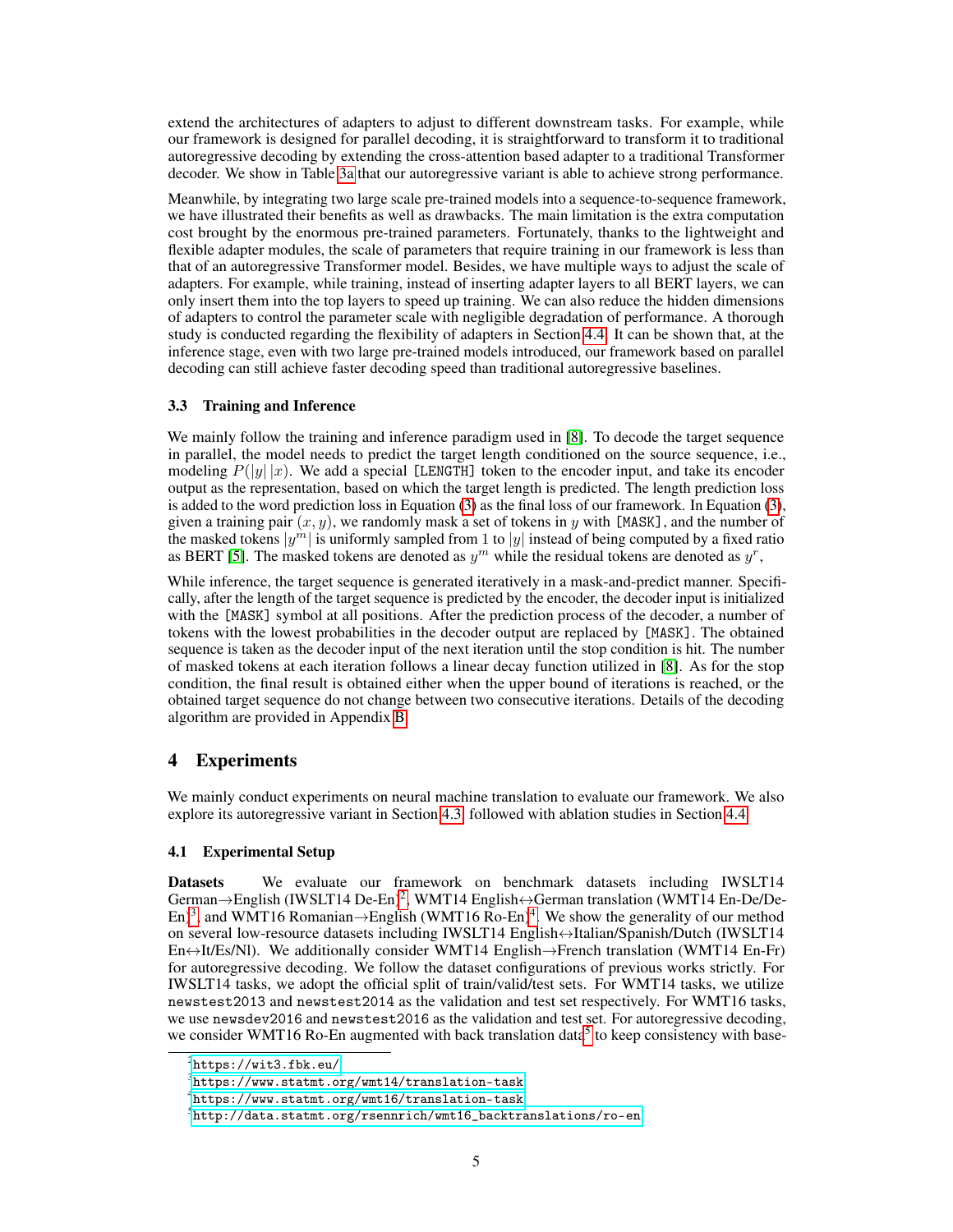<span id="page-5-1"></span>Table 1: The BLEU scores of the proposed AB-Net and the baseline methods on the IWSLT14 De-En, WMT16 Ro-En and WMT14 En-De/De-En tasks. The per-sentence decoding latency and the number of trained parameters on the WMT14 En-De task are also reported. "∗" indicates the results obtained by our implementation, "/" indicates the corresponding result is not provided.

| <b>Models</b>                           | <b>IWSLT14</b><br>$De$ –En | WMT16<br>$Ro$ –En | $En - De$         | WMT14<br>$De$ –En | Latency                              | #Trained<br>Parameters |
|-----------------------------------------|----------------------------|-------------------|-------------------|-------------------|--------------------------------------|------------------------|
| Transformer-Base [34]                   | $33.59*$                   | $34.46*$          | $28.04*$          | $32.69*$          | $778^*$ ms                           | 74M                    |
| Mask-Predict [8]<br>BERT-Fused NAT [41] | $31.71*$<br>$33.14*$       | 33.31<br>$34.12*$ | 27.03<br>$27.73*$ | 30.53<br>$32.10*$ | $161^*$ ms<br>$260*$ ms              | 75M<br>90M             |
| <b>AB-Net</b><br><b>AB-Net-Enc</b>      | 36.49<br>34.45             | 35.63             | 28.69<br>28.08    | 33.57             | $327 \text{ ms}$<br>$165 \text{ ms}$ | 67M<br>78M             |

lines [\[41\]](#page-11-3). We tokenize and segment each word into wordpiece tokens with the internal preprocessing code in BERT<sup>[6](#page-5-0)</sup> using the same vocabulary as pre-trained BERT models, resulting in vocabularies with 30k tokens for each language. More details of the datasets are described in Appendix [C.](#page--1-2)

**Model Configurations** We mainly build our framework on bert-base models ( $n_{\text{layers}} = 12$ ,  $n_{\text{heads}} = 12$ ,  $d_{\text{hidden}} = 768$ ,  $d_{\text{FFN}} = 3072$ ). Specifically, for English we use bert-base-uncased on IWSLT14 and bert-base-cased on WMT tasks. We use bert-base-german-cased for German and bert-base-multilingual-cased for all other languages. When extending to autoregressive decoding, we utilize bert-large-cased ( $n_{\text{layers}} = 24$ ,  $n_{\text{heads}} = 16$ ,  $d_{\text{hidden}} = 1024$ ,  $d_{\text{FFN}} =$ 4096) for English to keep consistency with [\[41\]](#page-11-3). For adapters, on the encoder side, we set the hidden dimension between two FFN layers as  $d_{\text{Aenc}} = 2048$  for WMT tasks and 512 for IWSLT14 tasks. On the decoder side, the hidden dimension of the cross-attention module is set equal to the hidden dimension of BERT models, i.e.,  $d_{\text{Adec}} = 768$  for bert-base models and  $d_{\text{Adec}} = 1024$  for bert-large models. We train our framework on 1/8 Nvidia 1080Ti GPUs for IWSLT14/WMT tasks, and it takes 1/7 days to finish training. Our implementation is based on fairseq and is available at <https://github.com/lemmonation/abnet>.

Baselines We denote the proposed framework as AB-Net, and to make a fair comparison with baseline models, we also consider a variant of our model that only incorporates BERT on the source-side with encoder adapter layers and denote it as AB-Net-Enc. With parallel decoding, we consider Mask-Predict [\[8\]](#page-9-1) as the backbone training and inference algorithm, based on which we re-implement BERT-Fused [\[41\]](#page-11-3) and take it as the main baseline, denoted as BERT-Fused NAT. With autoregressive decoding where BERT is utilized only on the source-side, we compare our framework with BERT-Fused [\[41\]](#page-11-3), BERT-Distilled [\[4\]](#page-9-5) and CT-NMT [\[38\]](#page-11-7) with their reported scores.

Inference and Evaluation For parallel decoding, we utilize sequence-level knowledge distillation [\[18\]](#page-10-10) on the training set of WMT14 En-De/De-En tasks, to keep consistency with [\[8\]](#page-9-1). This technique has been proved by previous non-autoregressive models that it can produce less noisy and more deterministic training data [\[9\]](#page-9-6). We use the raw training data for all other tasks. While inference, we generate multiple translation candidates by taking the top  $B$  length predictions into consideration, and select the translation with the highest probability as the final result. We set  $B = 4$  for all tasks. And the upper bound of iterative decoding is set to 10. For autoregressive decoding, we use beam search with width 5 for all tasks. We utilize BLEU scores [\[25\]](#page-10-16) as the evaluation metric. Specifically, we use multi-bleu.perl and report the tokenized case-insensitive scores for IWSLT14 tasks and tokenized case-sensitive scores for WMT tasks.

#### 4.2 Results

The results of our framework with parallel decoding are listed in Table [1.](#page-5-1) The autoregressive Transformer model with base configuration [\[34\]](#page-11-1) is also compared as a baseline. In addition to BLEU scores, we also report the per-sentence decoding latency on the newstest2014 test set as well as the number of trained parameters on the WMT14 En-De task. As can be observed from Table [1,](#page-5-1)

<span id="page-5-0"></span> $^6$ [https://github.com/huggingface/transformers/blob/master/src/transformers/](https://github.com/huggingface/transformers/blob/master/src/transformers/tokenization_bert.py) [tokenization\\_bert.py](https://github.com/huggingface/transformers/blob/master/src/transformers/tokenization_bert.py)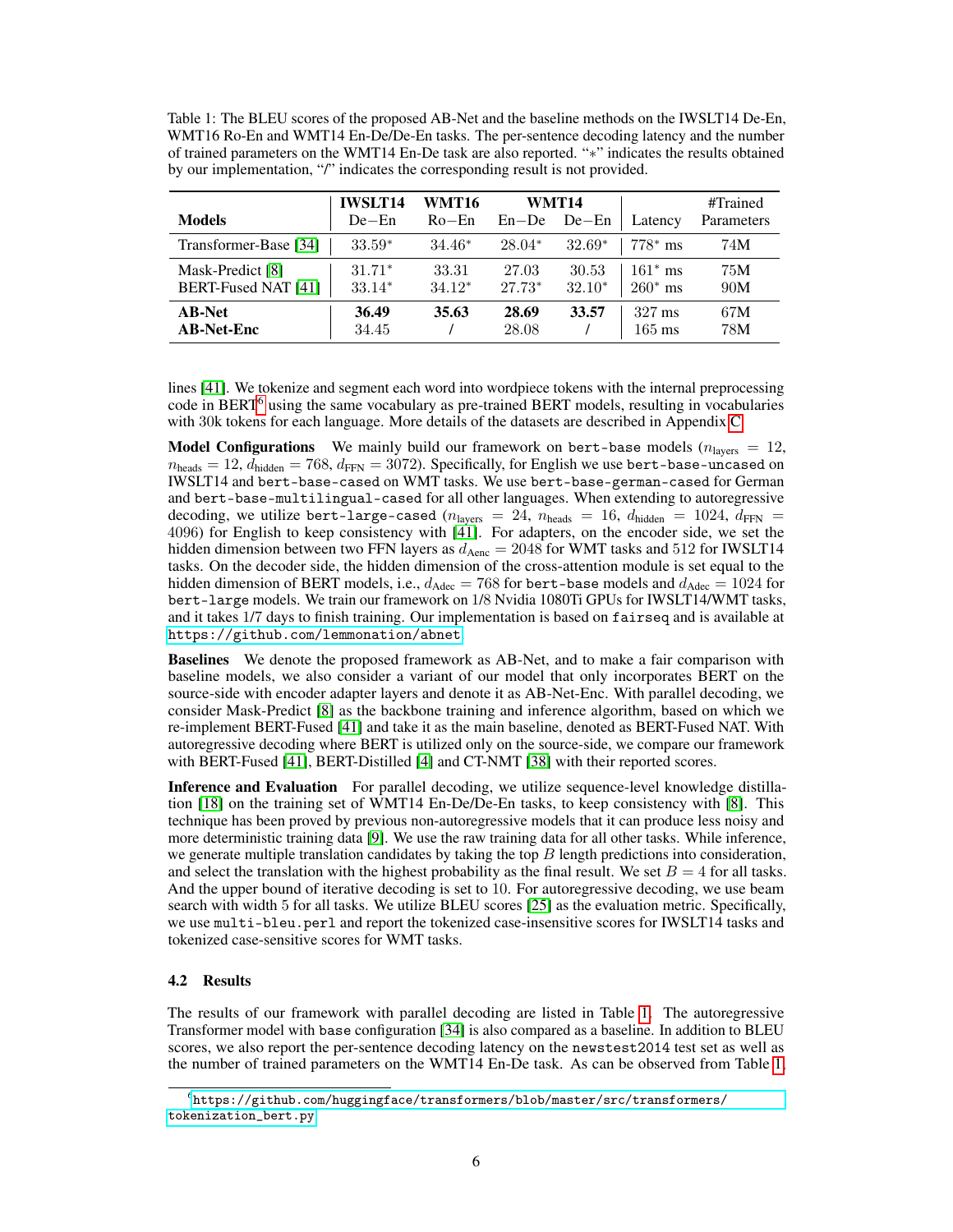| Models                                                      |  |                               | En-It It-En En-Es Es-En En-Nl Nl-En |       |
|-------------------------------------------------------------|--|-------------------------------|-------------------------------------|-------|
| Transformer-Base [34]   29.26 33.57 36.04 39.31 31.30 36.19 |  |                               |                                     |       |
| Mask-Predict [8]<br><b>AB-Net</b>                           |  | 31.81 34.20 37.45 42.66 32.52 | 26.05 29.50 32.15 35.37 25.78 32.91 | 38.94 |

<span id="page-6-2"></span>Table 2: The performance of the proposed AB-Net on IWSLT14 low-resource language pairs. Mask-Predict as well as the autoregressive Transformer-Base model are considered as baselines.

<span id="page-6-0"></span>Table 3: (a) The results of machine translation with autoregressive decoding of our framework and baseline methods. We directly copy the best results reported in their papers. Transformer-Big indicates Transformer with transformer-big configuration. (b) The ablation study on different components of the proposed model conducted on the test set of IWSLT14 De-En. "Decoder" indicates a traditional Transformer decoder.  $\times$  indicates the setting with no convergence reached during training.

 $\overline{a}$  Abraham study.

| (a) Results on autoregressive decoding.                     |                         |                |          | (b) Ablation study.                                                                                           |                                     |  |
|-------------------------------------------------------------|-------------------------|----------------|----------|---------------------------------------------------------------------------------------------------------------|-------------------------------------|--|
|                                                             | <b>WMT14</b>            |                | WMT16    | <b>Model Variants</b>                                                                                         | <b>BLEU</b>                         |  |
| <b>Models</b>                                               | $En - De$               | $En-Fr$        | $Ro$ –En | Transformer-Base                                                                                              | 33.59                               |  |
| Transformer-Big [34]                                        | $28.91*$                | $42.23*$       | $36.46*$ | $(1)$ : XBERT + Decoder                                                                                       | $\times$                            |  |
| BERT-Distilled [4]<br><b>CT-NMT [38]</b><br>BERT-Fused [41] | 27.53<br>30.10<br>30.75 | 42.30<br>43.78 | 39.10    | $(2)$ : $(1) +$ AENC<br>$(3)$ : $(2) + YBERT$<br>$(4)$ : $(3) +$ ADEC<br>$(5)$ : $(4)$ + ADEC on top 6 layers | 34.45<br>$\times$<br>36.49<br>34.60 |  |
| AB-Net-Enc                                                  | 30.60                   | 43.56          | 39.21    | $(6)$ : $(5)$ + AENC on top 6 layers                                                                          | 33.78                               |  |

with parallel decoding, Mask-Predict achieves considerable inference speedup but also suffers from performance degradation at the same time. Equipped with pre-trained BERT models from both sides, our framework obtains a huge performance promotion compared with Mask-Predict. In addition, we also outperforms the autoregressive baseline Transformer-Base by a firm margin with similar scales of trainable parameters, while achieving 2.38 times speedup regarding the inference speed. Compared with BERT-Fused NAT [\[41\]](#page-11-3) which utilizes BERT only on the encoder side, our framework as well as the BERT-encoder-only variant AB-Net-Enc both achieve better performance with less parameters to train, illustrating that the introduced adapter modules are able to leverage more information in a more efficient way.

Regarding the scale of trained parameters, we can notice that AB-Net-Enc actually introduces more parameters than AB-Net which utilizes BERT from both sides. The reason lies in the embedding layer. By incorporating BERT through adapters, the proposed framework gets rid of training the giant embedding layer which usually introduces ~15M parameters to train on each side if embeddings are not shared. Comparing with BERT-Fused NAT [\[41\]](#page-11-3), our framework is able to save  $\sim 26\%$ parameters while incorporating information from both sides, providing a more cost-effective solution for leveraging pre-trained models based on adapters.

Results on Low-Resource Language Pairs We also study the performance of our framework on three low-resource language pairs in the IWSLT14 dataset. Results on both directions are shown in Table [2.](#page-6-2) The proposed AB-Net consistently outperforms the compared baselines among various language pairs, demonstrating the generality of our method.

## <span id="page-6-1"></span>4.3 Exploration on Autoregressive Decoding

Here we explore the application of our framework on autoregressive decoding. As the bidirectional and conditional independent nature of BERT prevents it from being applied to autoregressive decoding, to show the flexibility of the proposed framework, we directly use AB-Net-Enc as the autoregressive variant, whose encoder is initialized with the source-side BERT model and equipped with encoder adapter layers, while the decoder is an autoregressive Transformer Decoder. We compare our model with three fine-tuning baselines including BERT-Fused [\[41\]](#page-11-3), BERT-Distilled [\[4\]](#page-9-5) and CT-NMT [\[38\]](#page-11-7). Results are shown in Table [3a.](#page-6-0) Our framework outperforms the Transformer-Big baseline over all three translation tasks, with improvements from 1.33 to 2.75 BLEU scores. BERT-Fused [\[41\]](#page-11-3)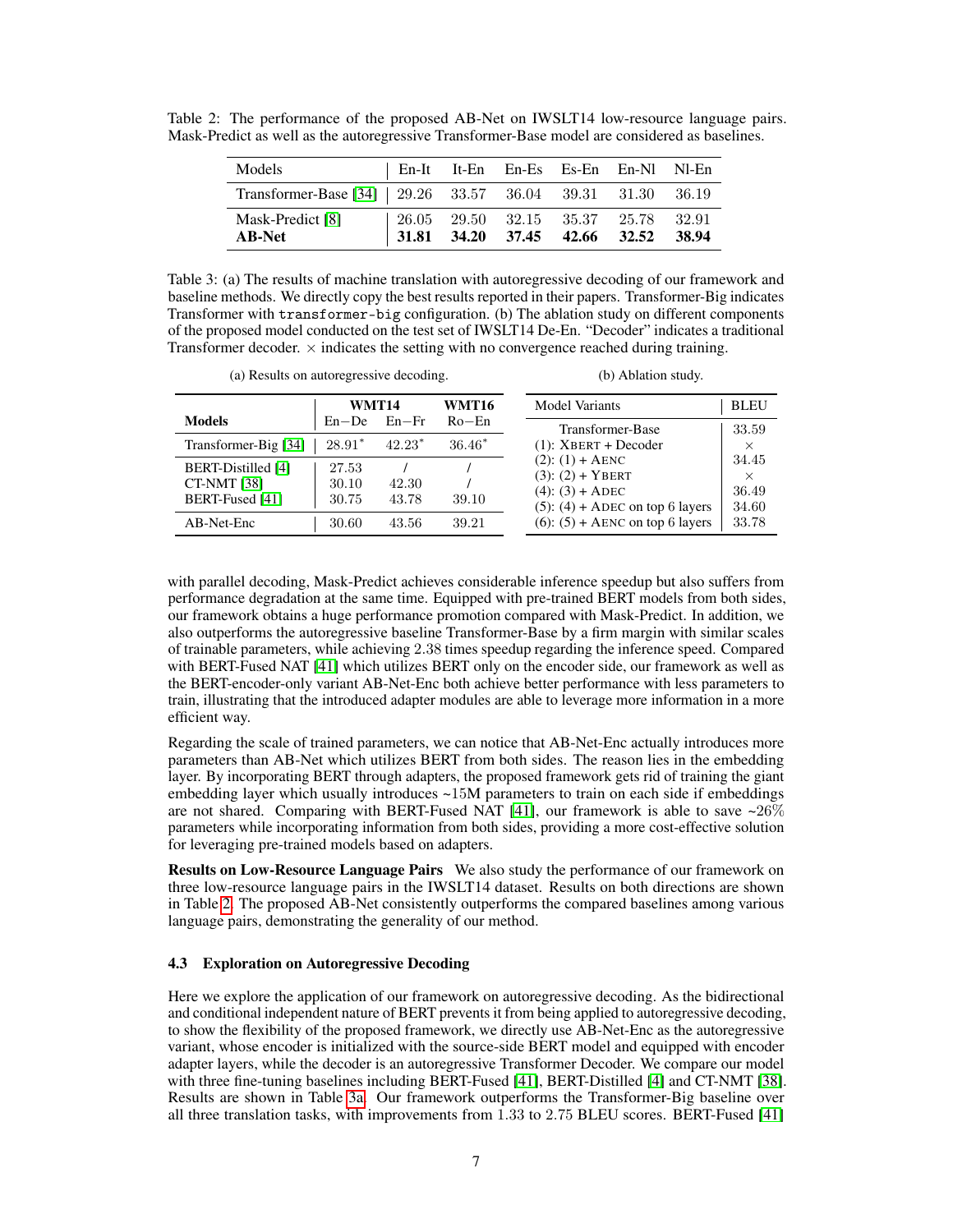also achieves considerable performance. Nevertheless it is worth noting that BERT-Fused requires pre-training a standard Transformer model at first (without which there will be a drop of 2.5 BLEU score as reported), which is time consuming. While we simply train our Transformer decoder from scratch, we expect additional performance gains if similar tricks are applied.

We have also explored other alternatives. In practice, the bi-directional property is achieved by setting the attention mask as a matrix with all 1s to enable each token to see all other tokens. Therefore, in our framework, we try to fine-tune BERT on autoregressive decoding by setting the attention matrix of the decoder as an upper triangle matrix to prevent the model from attending to the future words. However, in this way, we can only achieve sub-optimal results compared with the BERT encoder variant AB-Net-Enc (26.40 vs 29.96 on the test set of IWSLT14 En-De). One possible reason is that the introduced adapter parameters are not powerful enough to change the bidirectional nature of BERT without tuning it. Another solution is to mingle autoregressive pre-trained models with BERT to construct a hybrid framework, e.g., a BERT encoder and a GPT decoder, which fits well in nature with an autoregressive sequence-to-sequence model. We leave that for future work.

#### <span id="page-7-0"></span>4.4 Ablation Study

In this subsection, we further conduct ablation studies regarding the scale of adapters, the proposed different components, different fine-tuning strategies and baselines with back-translation. Experiments are conducted on the IWSLT14 De-En dataset with parallel decoding.

Ablations on the Scale of Adapters We investigate the influence of the scale of adapters in Figure [2.](#page-7-1) Specifically, we fix the scale of the decoder adapter and tune the hidden dimension of the encoder adapter  $d_{\text{Aenc}}$  in a wide range ( $2^6$  to  $2^{10}$ ). We also plot the number of trained parameters on the encoder side in our framework and in the Transformer-Base model to make a comparison. From Figure [2,](#page-7-1) we find that our framework is robust to the scale of adapters, e.g., halving the dimension from  $2^9$  to  $2^8$  only results in a 0.4 drop of the BLEU score. Compared with the autoregressive Transformer baseline, our framework is able to achieve better performance with only 5% parameters to train (getting 34.81 score when  $d_{\text{Aenc}} = 64$ ), illustrating the efficiency of adapters.

Ablations on the Different Proposed Components In Table [3b,](#page-6-0) we study the influence of different components in our framework including the pre-trained BERT models (XBERT and YBERT) and adapter layers (AENC and ADEC).

<span id="page-7-1"></span>

Figure 2: The study on the scale of encoder adapters. Blue lines with the left y-axis indicate BLEU scores while red lines with the right y-axis indicate the number of parameters to train on the encoder side. Trm indicates the Transformer-Base model. Best view in color.

We can find that without utilizing adapters on either side, the model cannot converge during training, indicating the necessity of the adapter modules. While BERT models are usually very deep (12 layers), we also explore to insert adapters into top layers only (i.e.,  $7\nu$ 12-th layers) to reduce the scale of the introduced parameters in settings (5) and (6). As shown in Table [3b,](#page-6-0) when only introducing adapters to the top layers of both XBERT and YBERT following setting (6), our framework still outperforms the autoregressive Transformer baseline, showing that it is flexible to balance the performance and scale of our framework. In addition, we can find that the decoder adapter contributes more than the encoder adapter, illustrating the importance of modeling the conditional dependency over all scales of hidden representations.

Comparison with Different Fine-Tuning Strategies In addition to the proposed model which freeze the BERT components and only tune the adapters while training, we also consider the variant that fine-tunes the full model in AB-Net (AB-Net FB), or trains AB-Net from scratch (AB-Net SC). We train all variants for 50 epochs and evaluate on the validation set of IWSLT14 De-En. Results are shown in Figure [3a,](#page-8-0) where AB-Net converges significantly faster than AB-Net FB, and AB-Net SC does not converge. When fine-tuning the full model, more GPU memory is required because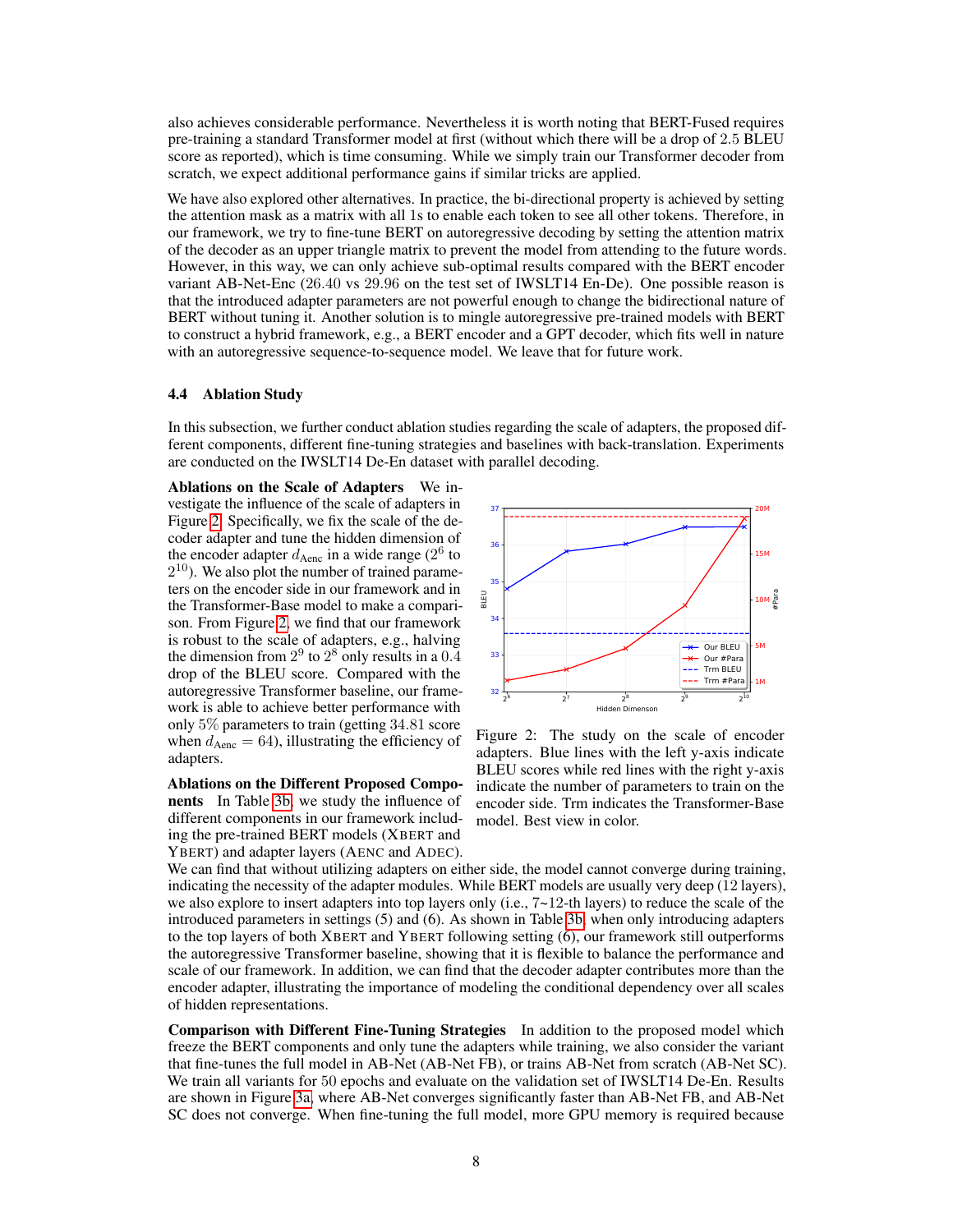<span id="page-8-0"></span>

Figure 3: (a): Results of different fine-tuning strategies. (b): Results of baselines trained with extra monolingual data via back-translation. All settings are evaluated on the validation set of the IWSLT14 De-En task.

more gradient states need to be stored, therefore we have to halve the batchsize to fit the model into GPUs, which slows down the training process. With the same batchsize, AB-Net saves 29% GPU memory and 26% wall-clock training time compared with AB-Net FB. Moreover, we find that directly fine-tuning BERT is very unstable and sensitive to the learning rate, while only tuning the adapters alleviates this problem and is relatively more robust.

Comparison with Back-Translation Back-translation is a simple yet effective data augmentation method in NMT [\[7,](#page-9-10) [40\]](#page-11-12). While we leverage BERT models which are pre-trained with extra monolingual data, we also consider baselines trained with extra monolingual data via back-translation to construct fair comparisons. Specifically, we first train an AT model on the IWSLT14 En-De task (with a 28.96 BLEU score), and then use it to generate additional training pairs on the English Wikipedia data, which is a subset of the training corpus of BERT. Results are shown in Figure [3b.](#page-8-0) We can find that the gains brought by back-translation are limited, and adding over 1M monolingual data actually brings a performance drop. In addition, comparing with our method, back-translation requires to train another model and decode a large amount of monolingual data, which is time consuming.

## 5 Conclusion

In this paper, we propose a new paradigm of incorporating BERT into text generation tasks with a sequence-to-sequence framework. We initialize the encoder/decoder with a pre-trained BERT model on the source/target side, and insert adapter layers into each BERT layer. While fine-tuning on downstream tasks, we freeze the BERT models and only train the adapters, achieving a flexible and efficient framework. We build our framework on a parallel decoding method named Mask-Predict to match the bidirectional and conditional independent nature of BERT, and extend it to traditional autoregressive decoding in a straightforward way. Our framework avoids the catastrophic forgetting problem and is robust when fine-tuning pre-trained language models. The framework achieves strong performance on neural machine translation while doubling the decoding speed of the Transformer baseline. In the future, we will try to combine two different pre-trained models together in our framework, such as a BERT encoder and a GPT/XLNet decoder, to explore more possibilities on autoregressive decoding.

## Acknowledgements

This research was supported by the National Natural Science Foundation of China (61673364, U1605251), Anhui Provincial Natural Science Foundation (2008085J31) and the National Key R&D Program of China (2018YFB1403202). We would like to thank the Information Science Laboratory Center of USTC for the hardware and software services. We thank the anonymous reviewers for helpful feedback on early versions of this work. The work was done when the first author was an intern at Alibaba.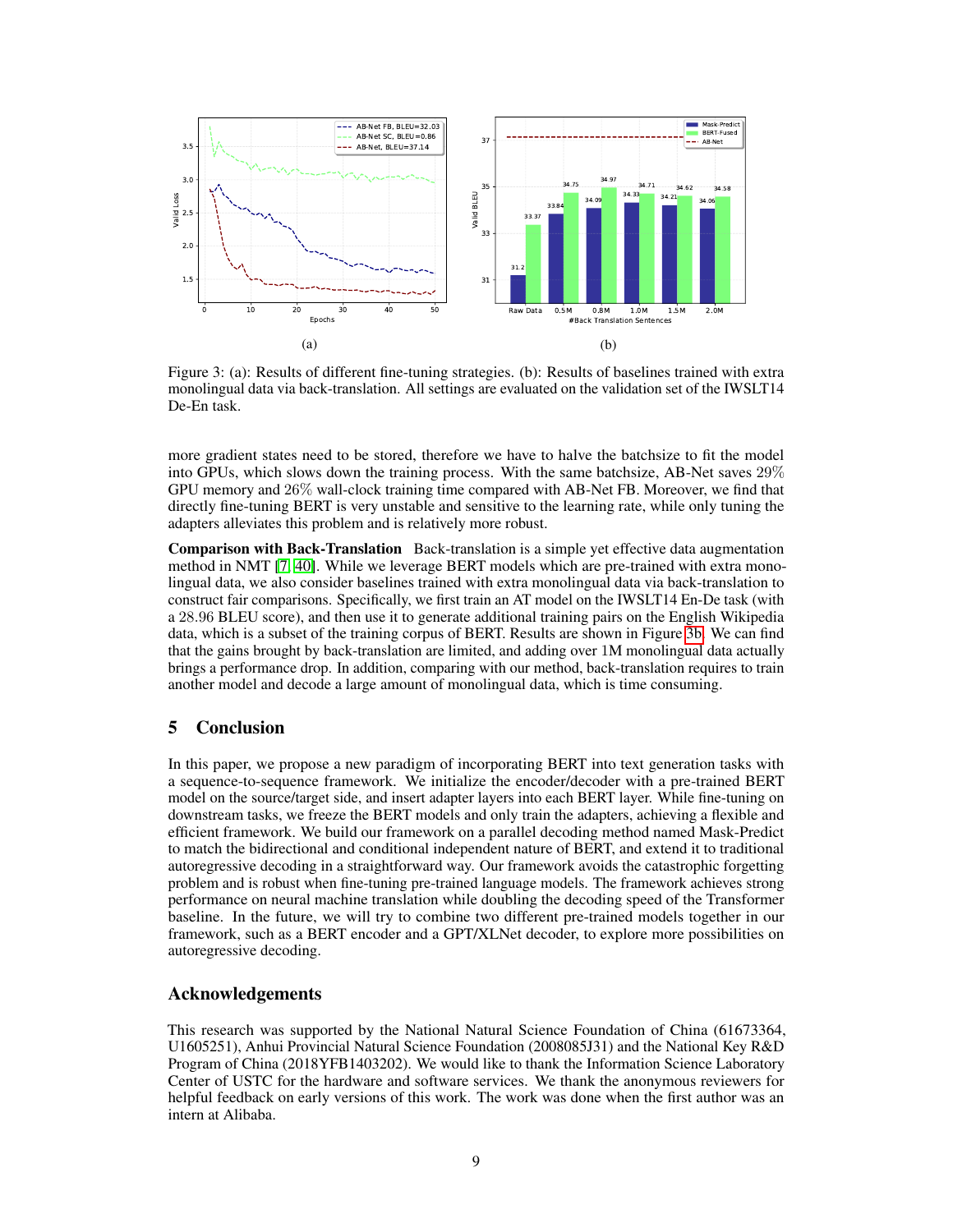### Broader Impact

The proposed framework can be seen as a new and general paradigm of designing sequence-tosequence models by leveraging pre-trained models, which has a wide range of applications not limited to the text generation tasks discussed in the paper, e.g., end-to-end speech/image translation. If proper pre-trained models for the specific task are provided (such as BERT for text or ResNet for images), our framework can then provide a cost-effective solution to leverage them without tuning their massive parameters or re-training them from scratch, which will save lots of resources for researchers who are individual or affiliated with academic institutions. In addition, different from most pre-training approaches which particularly focus on English, our framework works well when dealing with various low-resource languages as shown in the paper, therefore we may help improve the performance of existing low-resource machine translation systems.

On the other hand, although we only need to tune the adapters while training, we have to load the whole framework into GPUs, which limits the choices of hyper-parameters because large-scale BERT models will occupy more memory than traditional Transformer models. As a consequence, our framework may not perform as its best on GPUs with limited memory. From a broader perspective, the proposed framework is not free from the risks of automation methods. For example, the model may inherit the biases contained in data. And in our framework, both pre-training and fine-tuning datasets may have biases. Therefore we encourage future works to study how to detect and mitigate similar risks that may arise in our framework.

### References

- <span id="page-9-9"></span>[1] Jimmy Lei Ba, Jamie Ryan Kiros, and Geoffrey E Hinton. Layer normalization. *arXiv preprint arXiv:1607.06450*, 2016.
- <span id="page-9-2"></span>[2] Dzmitry Bahdanau, Kyunghyun Cho, and Yoshua Bengio. Neural machine translation by jointly learning to align and translate. *arXiv preprint arXiv:1409.0473*, 2014.
- <span id="page-9-3"></span>[3] Ankur Bapna, Naveen Arivazhagan, and Orhan Firat. Simple, scalable adaptation for neural machine translation. *arXiv preprint arXiv:1909.08478*, 2019.
- <span id="page-9-5"></span>[4] Yen-Chun Chen, Zhe Gan, Yu Cheng, Jingzhou Liu, and Jingjing Liu. Distilling the knowledge of bert for text generation. *arXiv preprint arXiv:1911.03829*, 2019.
- <span id="page-9-0"></span>[5] Jacob Devlin, Ming-Wei Chang, Kenton Lee, and Kristina Toutanova. Bert: Pre-training of deep bidirectional transformers for language understanding. *arXiv preprint arXiv:1810.04805*, 2018.
- <span id="page-9-4"></span>[6] Li Dong, Nan Yang, Wenhui Wang, Furu Wei, Xiaodong Liu, Yu Wang, Jianfeng Gao, Ming Zhou, and Hsiao-Wuen Hon. Unified language model pre-training for natural language understanding and generation. In *Advances in Neural Information Processing Systems*, pages 13042–13054, 2019.
- <span id="page-9-10"></span>[7] Sergey Edunov, Myle Ott, Michael Auli, and David Grangier. Understanding back-translation at scale. *arXiv preprint arXiv:1808.09381*, 2018.
- <span id="page-9-1"></span>[8] Marjan Ghazvininejad, Omer Levy, Yinhan Liu, and Luke Zettlemoyer. Mask-predict: Parallel decoding of conditional masked language models. In *Proceedings of the 2019 Conference on Empirical Methods in Natural Language Processing and the 9th International Joint Conference on Natural Language Processing (EMNLP-IJCNLP)*, pages 6114–6123, 2019.
- <span id="page-9-6"></span>[9] Jiatao Gu, James Bradbury, Caiming Xiong, Victor OK Li, and Richard Socher. Nonautoregressive neural machine translation. *arXiv preprint arXiv:1711.02281*, 2017.
- <span id="page-9-8"></span>[10] Jiatao Gu, Changhan Wang, and Junbo Zhao. Levenshtein transformer. In *Advances in Neural Information Processing Systems*, pages 11179–11189, 2019.
- <span id="page-9-7"></span>[11] Junliang Guo, Xu Tan, Di He, Tao Qin, Linli Xu, and Tie-Yan Liu. Non-autoregressive neural machine translation with enhanced decoder input. In *Thirty-Third AAAI Conference on Artificial Intelligence*, pages 3723–3730, 2019.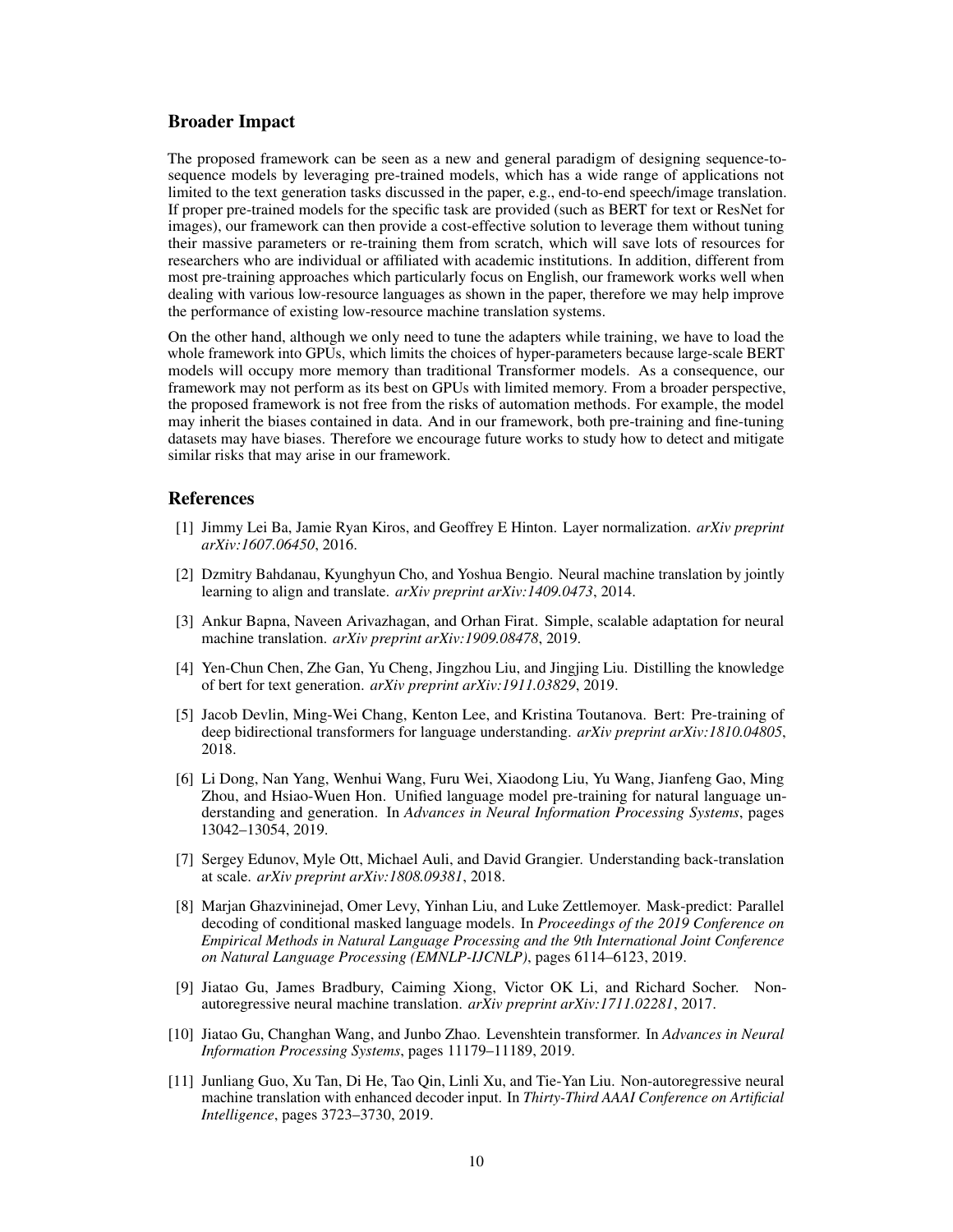- <span id="page-10-13"></span>[12] Junliang Guo, Xu Tan, Linli Xu, Tao Qin, Enhong Chen, and Tie-Yan Liu. Fine-tuning by curriculum learning for non-autoregressive neural machine translation. In *Thirty-Fourth AAAI Conference on Artificial Intelligence*, pages 7839–7846, 2020.
- <span id="page-10-14"></span>[13] Junliang Guo, Linli Xu, and Enhong Chen. Jointly masked sequence-to-sequence model for non-autoregressive neural machine translation. In *Proceedings of the 58th Annual Meeting of the Association for Computational Linguistics*, pages 376–385, 2020.
- <span id="page-10-15"></span>[14] Kaiming He, Xiangyu Zhang, Shaoqing Ren, and Jian Sun. Deep residual learning for image recognition. In *Proceedings of the IEEE conference on computer vision and pattern recognition*, pages 770–778, 2016.
- <span id="page-10-9"></span>[15] Geoffrey Hinton, Oriol Vinyals, and Jeff Dean. Distilling the knowledge in a neural network. *arXiv preprint arXiv:1503.02531*, 2015.
- <span id="page-10-11"></span>[16] Neil Houlsby, Andrei Giurgiu, Stanislaw Jastrzebski, Bruna Morrone, Quentin De Laroussilhe, Andrea Gesmundo, Mona Attariyan, and Sylvain Gelly. Parameter-efficient transfer learning for nlp. *arXiv preprint arXiv:1902.00751*, 2019.
- <span id="page-10-12"></span>[17] Baijun Ji, Zhirui Zhang, Xiangyu Duan, Min Zhang, Boxing Chen, and Weihua Luo. Crosslingual pre-training based transfer for zero-shot neural machine translation. In *Thirty-Fourth AAAI Conference on Artificial Intelligence*, pages 115–122, 2020.
- <span id="page-10-10"></span>[18] Yoon Kim and Alexander M Rush. Sequence-level knowledge distillation. *arXiv preprint arXiv:1606.07947*, 2016.
- <span id="page-10-7"></span>[19] Guillaume Lample and Alexis Conneau. Cross-lingual language model pretraining. *arXiv preprint arXiv:1901.07291*, 2019.
- <span id="page-10-5"></span>[20] Cheolhyoung Lee, Kyunghyun Cho, and Wanmo Kang. Mixout: Effective regularization to finetune large-scale pretrained language models. *arXiv preprint arXiv:1909.11299*, 2019.
- <span id="page-10-8"></span>[21] Mike Lewis, Yinhan Liu, Naman Goyal, Marjan Ghazvininejad, Abdelrahman Mohamed, Omer Levy, Ves Stoyanov, and Luke Zettlemoyer. Bart: Denoising sequence-to-sequence pre-training for natural language generation, translation, and comprehension. *arXiv preprint arXiv:1910.13461*, 2019.
- <span id="page-10-6"></span>[22] Yinhan Liu, Myle Ott, Naman Goyal, Jingfei Du, Mandar Joshi, Danqi Chen, Omer Levy, Mike Lewis, Luke Zettlemoyer, and Veselin Stoyanov. Roberta: A robustly optimized bert pretraining approach. *arXiv preprint arXiv:1907.11692*, 2019.
- <span id="page-10-3"></span>[23] Michael McCloskey and Neal J Cohen. Catastrophic interference in connectionist networks: The sequential learning problem. In *Psychology of learning and motivation*, volume 24, pages 109–165. Elsevier, 1989.
- <span id="page-10-2"></span>[24] Ramesh Nallapati, Bowen Zhou, Caglar Gulcehre, Bing Xiang, et al. Abstractive text summarization using sequence-to-sequence rnns and beyond. *arXiv preprint arXiv:1602.06023*, 2016.
- <span id="page-10-16"></span>[25] Kishore Papineni, Salim Roukos, Todd Ward, and Wei-Jing Zhu. Bleu: a method for automatic evaluation of machine translation. In *Proceedings of the 40th Annual Meeting of the Association for Computational Linguistics*, pages 311–318, 2002.
- <span id="page-10-0"></span>[26] Matthew E Peters, Mark Neumann, Mohit Iyyer, Matt Gardner, Christopher Clark, Kenton Lee, and Luke Zettlemoyer. Deep contextualized word representations. *arXiv preprint arXiv:1802.05365*, 2018.
- <span id="page-10-1"></span>[27] Alec Radford, Karthik Narasimhan, Tim Salimans, and Ilya Sutskever. Improving language understanding by generative pre-training. *URL https://s3-us-west-2. amazonaws. com/openaiassets/researchcovers/languageunsupervised/language understanding paper. pdf*, 2018.
- <span id="page-10-4"></span>[28] Alec Radford, Jeffrey Wu, Rewon Child, David Luan, Dario Amodei, and Ilya Sutskever. Language models are unsupervised multitask learners. *OpenAI Blog*, 1(8):9, 2019.